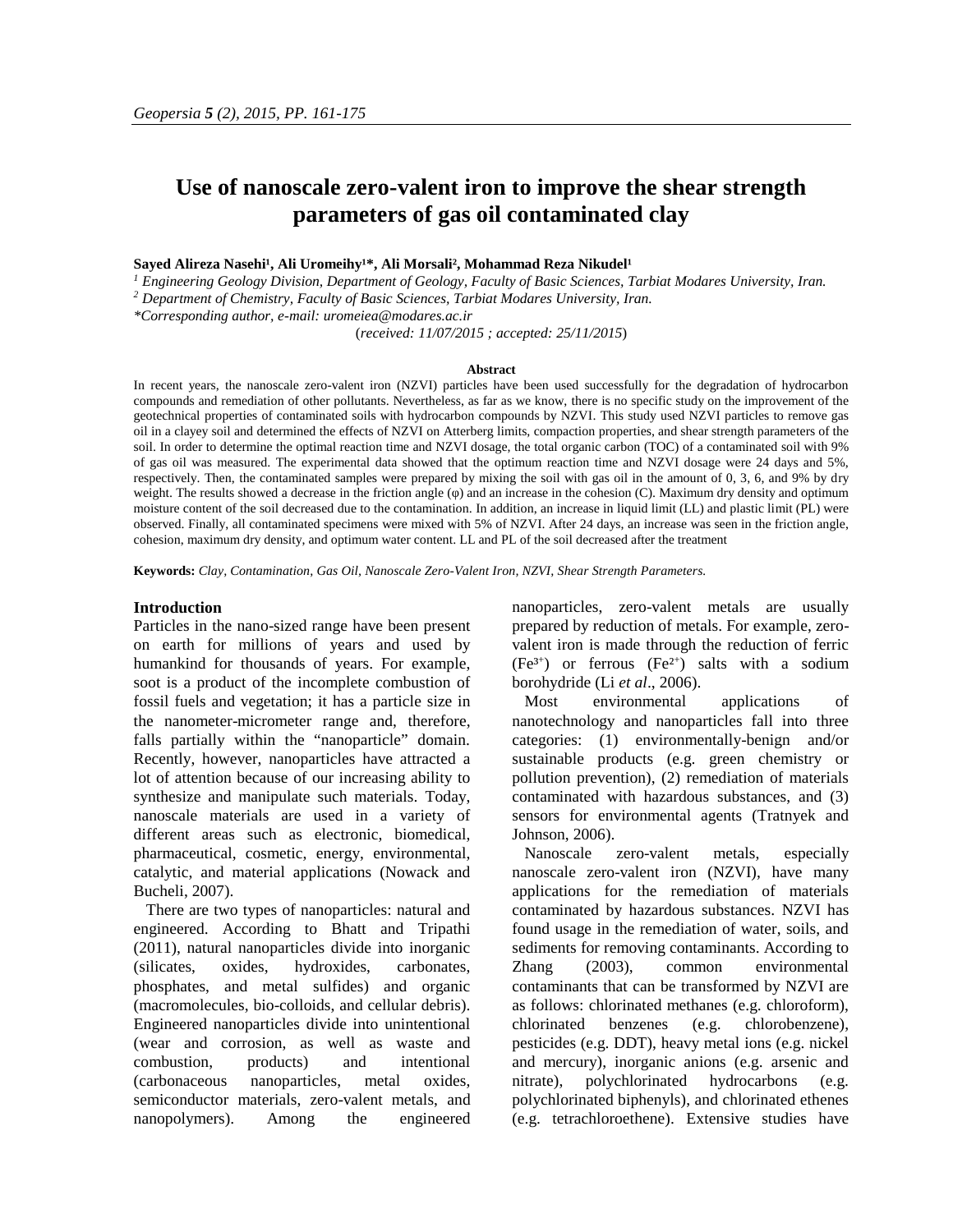been carried out on the dehalogenated organic pollutants in soils and groundwater by NZVI (Varanasi *et al*., 2007; Zhang *et al*., 2012; Wang and Zhang, 1997; Lien and Zhang, 1999; Matheson and Tratnyek, 1994; Song and Carraway, 2005; Gillham and O Hannesin, 1994). The chemical principles underlying the transformation of halogenated hydrocarbons have been particularly well documented (Li *et al*., 2006). Metallic iron (Fe˚) serves effectively as an electron donor:

$$
\text{Fe}^{\circ} \longrightarrow \text{Fe}^{2+}2\text{e}^{\circ} \tag{1}
$$

Chlorinated hydrocarbons, on the other hand, accept the electrons and undergo reductive dechlorination:

$$
RCI + H^{+} + 2e^{-} \longrightarrow RH + Cl^{-}
$$
 (2)

From a thermodynamic prospective, the coupling of the reactions (1) and (2) is often energetically highly favorable:

$$
RCl + Fe^* + H^* \longrightarrow RH + Fe^{2+} + Cl^* \tag{3}
$$

For example, tetrachloroethene  $(C_2Cl_4)$  can be completely reduced to ethane gas by NZVI in accordance with the following overall equation:

$$
C_2Cl_4 + 5Fe + 6H^+ \longrightarrow C_2H_6 + 5Fe^{2+} + 4Cl^-
$$
 (4)

In addition to the dehalogenation of hydrocarbons by using NZVI, the degradation of non-halogenated hydrocarbon compounds has been reported by Chang *et al*. (2005). They used micro and nanoscale zero-valent iron to remove a polycyclic aromatic hydrocarbon, pyrene, in soil. The results showed that both the micro and nanoscale zero valent irons were capable of removing the target compound in soil, but higher removal efficiencies were achieved by nanoscale zero-valent iron because of the massive specific surface area (SSA).

Nevertheless, as far as we know, there is no specific study on the improvement of geotechnical properties of contaminated soils with hydrocarbon compounds, such as gas oil by NZVI. Therefore, the objective of this research was to perform laboratory testing program in order to determine the effects of NZVI on the geotechnical characteristics of a clayey soil contaminated by gas oil. These properties included Atterberg limits (LL and PL), compaction characteristics, and the shear strength parameters  $(C \text{ and } )$  of the soil.

## **Materials and Methods**

The soil used for the study was clay collected from the area of Neyriz, east of Fars province, in the south of Iran. Figure 1 shows the particle size distribution of the studied soil according to ASTM D422 (1999). It is classified as CL (low plasticity clay) according to the Unified Soil Classification System. Specific gravity and liquid and plastic limits were determined based on ASTM D854 (1999) and ASTM D4318 (1999), respectively. The standard Proctor compaction tests were performed on the soil samples based on ASTM D698 (1999). The specific surface area (SSA) of the soil was measured by Ethylene Glycol Monoethyl Ether (EGME) method (Carter *et al*., 1965). Tables 1 and 2 show the summary of the soil's basic properties and the result of X-ray diffraction (XRD) analysis used to determine the mineralogy of the soil, respectively. Table 3 includes the properties of the gas oil used in this study. NZVI was obtained from US Research Nanomaterials, Inc. The distribution of particle size (Fig. 2) and zeta potential  $($  ) of NZVI were measured by Horiba LB-550 and Horiba SZ-100 instruments.

Table 1. The soil properties

| Soil          | பட<br>(0/0) | PL<br>(9/0) | Gs   | dmax<br>(g/cm <sup>3</sup> ) | Wopt<br>(0/0) | Percent<br>finer than<br>2um | <b>Specific</b><br>surface<br>$area, (m^2/g)$ | <b>Total Carbon</b><br>(%) | pН   |
|---------------|-------------|-------------|------|------------------------------|---------------|------------------------------|-----------------------------------------------|----------------------------|------|
| $\sim$ T<br>ഄ | 47.87       | 23.45       | 2.55 | l .61                        | 21.2          | 18.03                        | 32.16                                         | 0.86                       | 6.69 |

| Table 2. Mineralogy of the soil (XRD results) |  |
|-----------------------------------------------|--|
|-----------------------------------------------|--|

| Soil type | <b>Minerals</b>                                 |
|-----------|-------------------------------------------------|
|           | Calcite, quartz, albite, muscovite, clinochlore |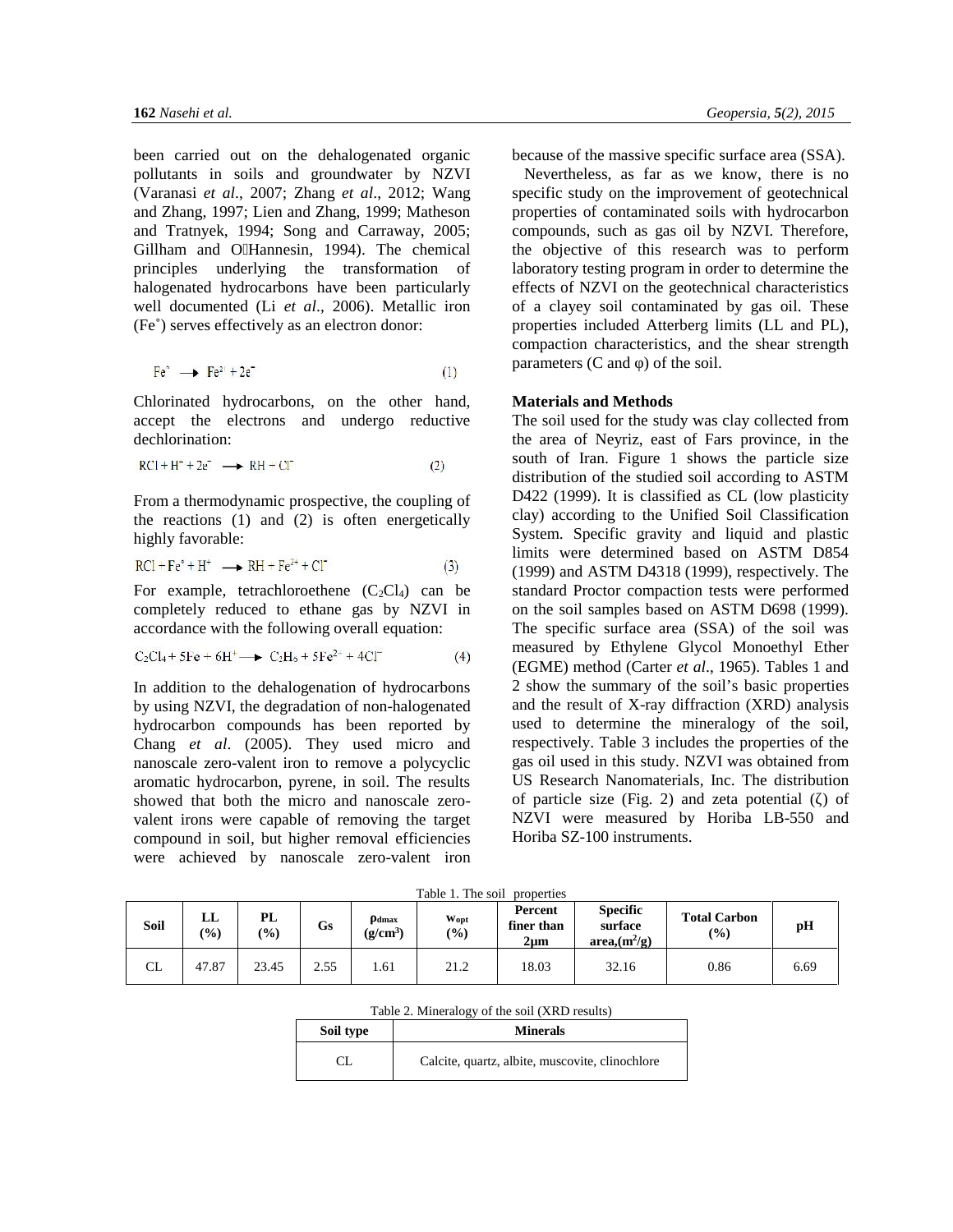

Table 3. The gas oil properties (from the supplier, NIORDC, Iran)

Figure 1. Particle size distribution curve of the soil

The purity of NZVI was determined by X-ray fluorescence (XRF) analysis (Table 4). Table 5 shows the properties of the NZVI used in this study. The SSA of NZVI was measured by nitrogen gas-adsorption BET method (Brunauer *et al*., 1938). The amount of TOC of the samples was determined by CHN analyzer (CHN Thermo Finnigan Flash EA 1112) after 3, 10, 17, 24, 31, and 38 days. The initial total carbon (TC) of the soil (Table 1) was subtracted from the TOC amount. At the mentioned time, the pH of the specimens was measured according to the ASTM D4972 (1999). Distilled water, equal to the optimum moisture content, was added to all samples. The mineralogy of the clay and non-clay minerals of the soil, after mixing with NZVI, was identified by XRD test. Semi-quantitative estimation of clay minerals was based on peak areas and on peak heights for non-clay minerals, as proposed by Pierce and Siegel (1969). Table 6 shows the name of the samples prepared.

# **Sample preparation**

In this research, the laboratory testing program was accomplished in two stages. In the first stage, after particle size classification, samples were dried by an oven at 105ºC for 24h. Then, the gas oil was sprayed on the samples and mixed manually with soils in the amount of 0, 3, 6 and 9% by weight of the dry soil specimens. The mixture was put into closed containers in room temperature for 1 month to reach equilibrium. For a direct shear test, the standard Proctor compaction test was done to find the density and the optimum moisture content of at different percentages of contamination. Then, the samples for direct shear test were remolded in the mold with static compaction at the determined maximum dry density and optimum moisture content. The test was carried out according to ASTM D3080 (1999).

In the second stage, to determine the effect of NZVI on the amount of gas oil at the mentioned time, 1, 3, 5, and 7% of NZVI were added to samples of the soil contaminated with 9% of the contaminant. After mixing and homogenization, the specimens were put into closed vials in room temperature. All of the geotechnical tests that were done in the first stage were performed on the samples mixed with the optimum amount of NZVI in the second stage.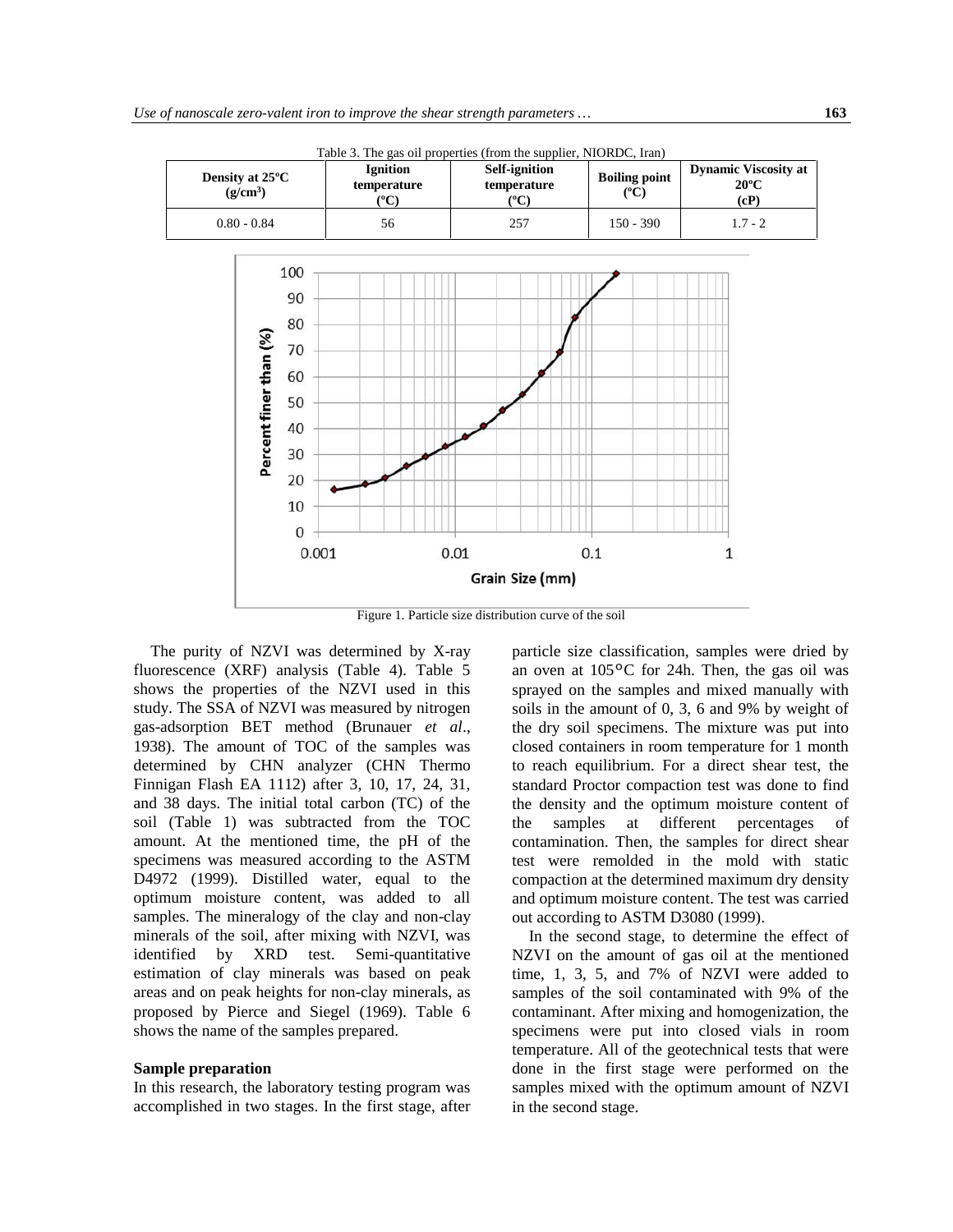| <b>Chemical component</b> | $Al_2O_3$ | Table 4. ARF analysis of NZVI<br>SiO <sub>2</sub> | P <sub>2</sub> O <sub>5</sub> | SO <sub>3</sub> | Fe <sub>2</sub> O <sub>3</sub> | MnO   | TiO <sub>2</sub> |
|---------------------------|-----------|---------------------------------------------------|-------------------------------|-----------------|--------------------------------|-------|------------------|
| Percentage                | 0.154     | 0.261                                             | 0.031                         | 0.052           | 99.026                         | 0.326 | 0.15             |

Table 4. XRF analysis of NZVI

Table 5. The NZVI properties

| Color        | <b>Purity</b><br>$($ %) | <b>Specific</b><br><b>Shape</b><br>gravity |      | Specific surface area, $(m^2/g)$ | potential<br>(mV) |
|--------------|-------------------------|--------------------------------------------|------|----------------------------------|-------------------|
| <b>Black</b> | 99.03                   | Spherical                                  | 7.85 | 48.54                            | $+17.4$           |

| Sample name  | Gas oil Content, (%) |  |  |
|--------------|----------------------|--|--|
| $CL + NZVI*$ |                      |  |  |
| $CL0 + NZVI$ |                      |  |  |
| $CL3 + NZVI$ |                      |  |  |
| $CL6 + NZVI$ |                      |  |  |
| $CL9 + NZVI$ |                      |  |  |
|              | $*$ 5% of            |  |  |

#### $T$  and  $T = 6.$  The names of solid samples of samples of samples of samples of samples  $T$



Figure. 2. Particle size distribution chart of the NZVI

# **Discussion**

#### *Mineralogical analysis*

The results of XRD on the clean and untreated soil sample indicated that the clinochlore (a member of chlorite group) was the principal clay mineral of the soil (Fig. 3). Other non-clay minerals were also detected in the bulk sample, including calcite, quartz, albite, muscovite, and dolomite. As can be seen in Figures 4 and 5, the XRD of the NZVItreated soil illustrated that a relative decrease in the peak intensity of clinochlore is observed in CL0+NZVI and CL9+NZVI samples. This is attributed to the pozzolanic reactions of NZVI with this mineral, leading to the destruction of its structure. On the other hand, an increase in iron compounds can be seen in the graphs because of the mixing of the samples with NZVI.

## *Field emission scanning electron microscopy (FESEM)*

The field emission scanning electron microscopy (FESEM) was used to study the fabric of the clean, contaminated, and treated specimens with NZVI.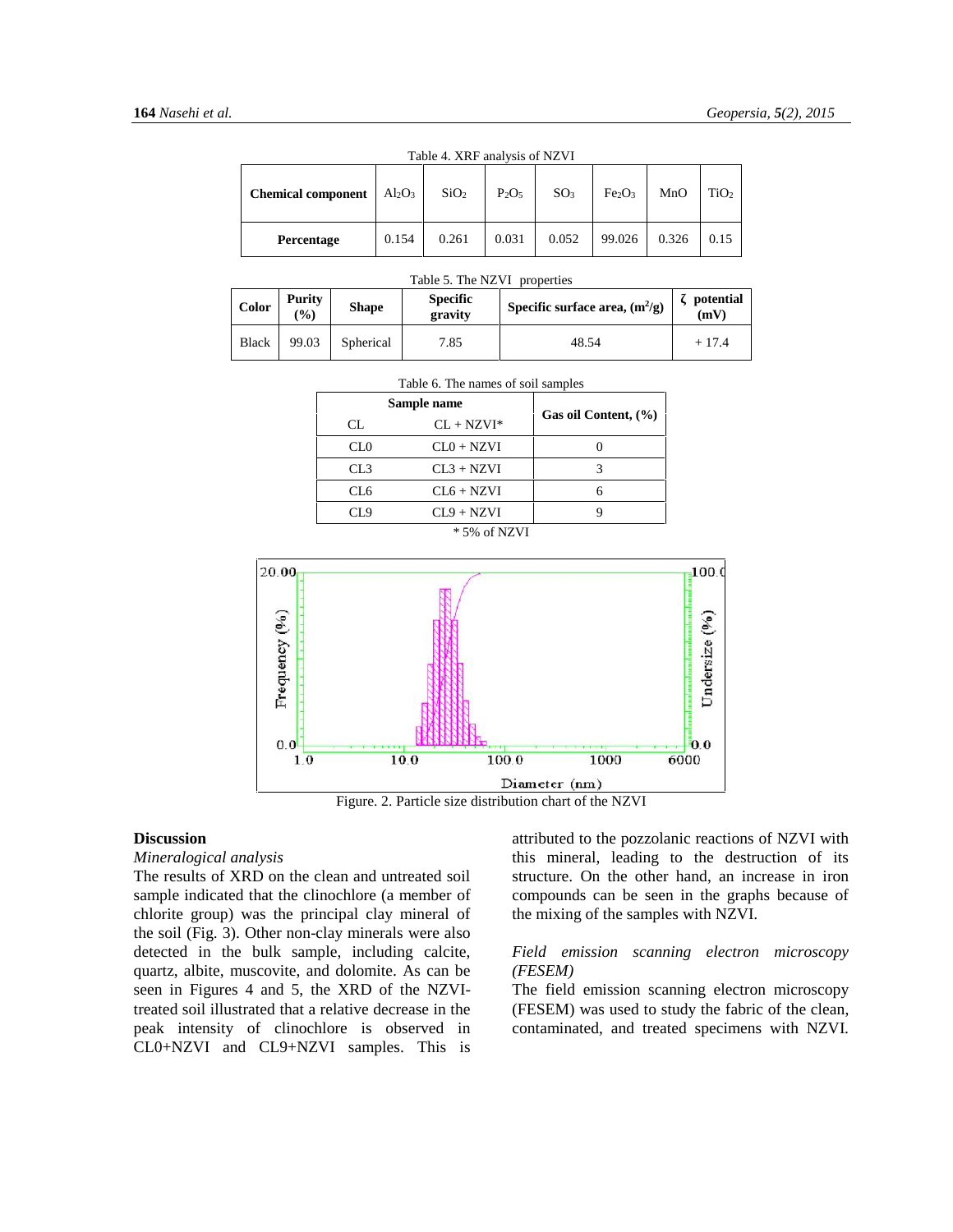

Figure 5. XRD results for CL9+NZVI sample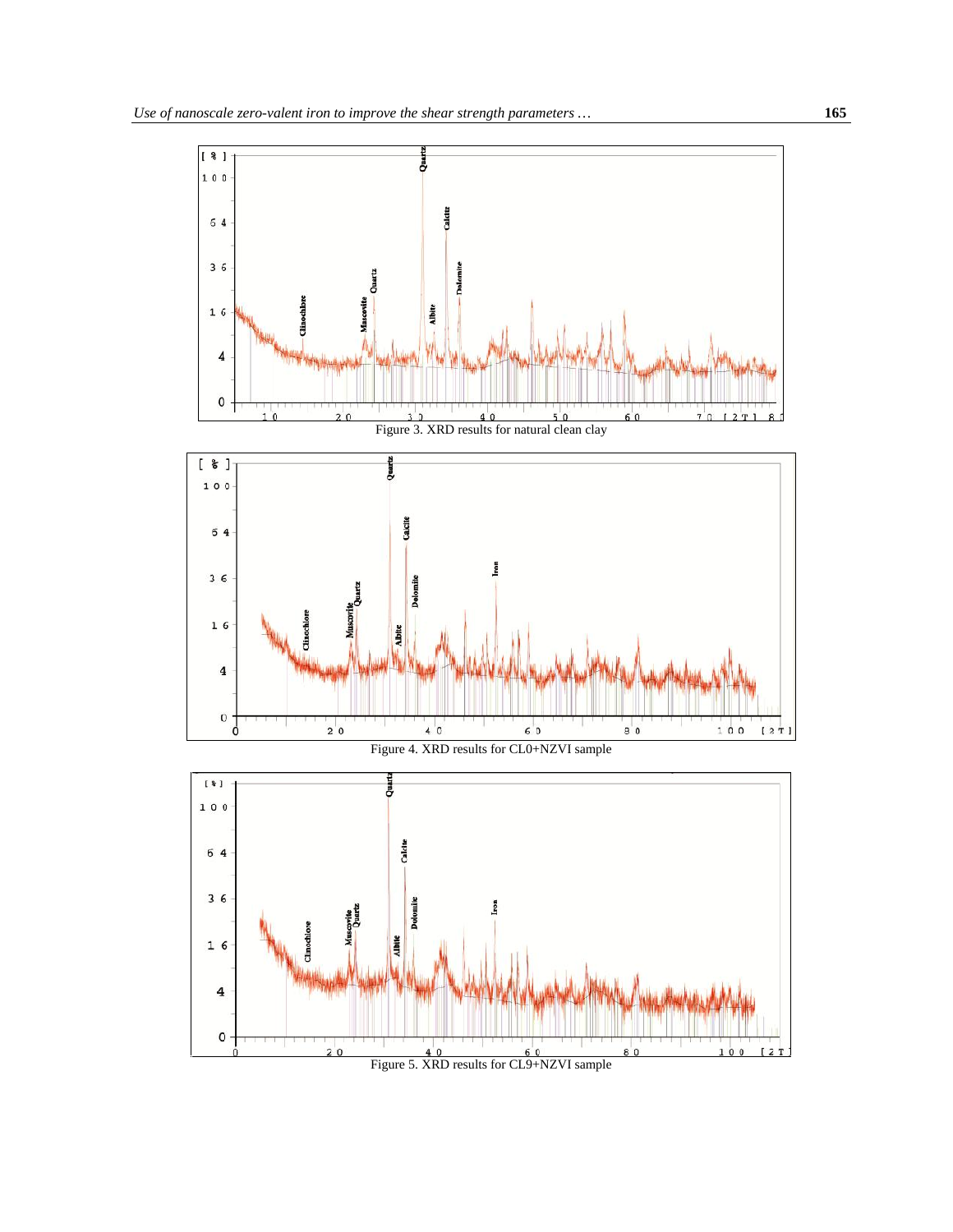The fabric of a soil refers to the geometric arrangement of the soil particles. It is an important parameter controlling the engineering behavior of soils. Two types of fabric, dispersed and flocculated, exist among clay mineral particles.

In the case of net repulsion, the particles tend to assume a face-to-face orientation. This is referred to as a dispersed fabric. If, on the other hand, there is net attraction, the orientation of the particles tends to be edge-to-face or edge-to-edge. This is referred to as a flocculated fabric. In natural clays which normally contain a significant proportion of large, bulky particles, the structural arrangement can be extremely complex (Craig, 1990).

Optical microscopy of the clay sample by Olgun and Yildiz (2010) indicated that the clay particles coagulated forming an aggregate structure in the presence of the organic fluids with low dielectric constants. When the pore fluid was distilled water, the particles were separated. The degree of aggregation increased when the dielectric constant decreased and when the fluid/water ratio increased. Khosravi *et al*. (2013) also reported the flocculation of a clayey soil after mixing with gas oil.

Figure 6a-e shows the results of the fabric study of CL soil. In the clean soil, dispersed fabric is observed in the clay and fine particles (Fig. 6a).





Figure 6. FESEM images; a) clean CL, b) CL + optimum moisture content, c) CL + 9% gas oil, d) CL + optimum moisture content + 9% gas oil, e) CL + optimum moisture content + 9% gas oil + 5% NZVI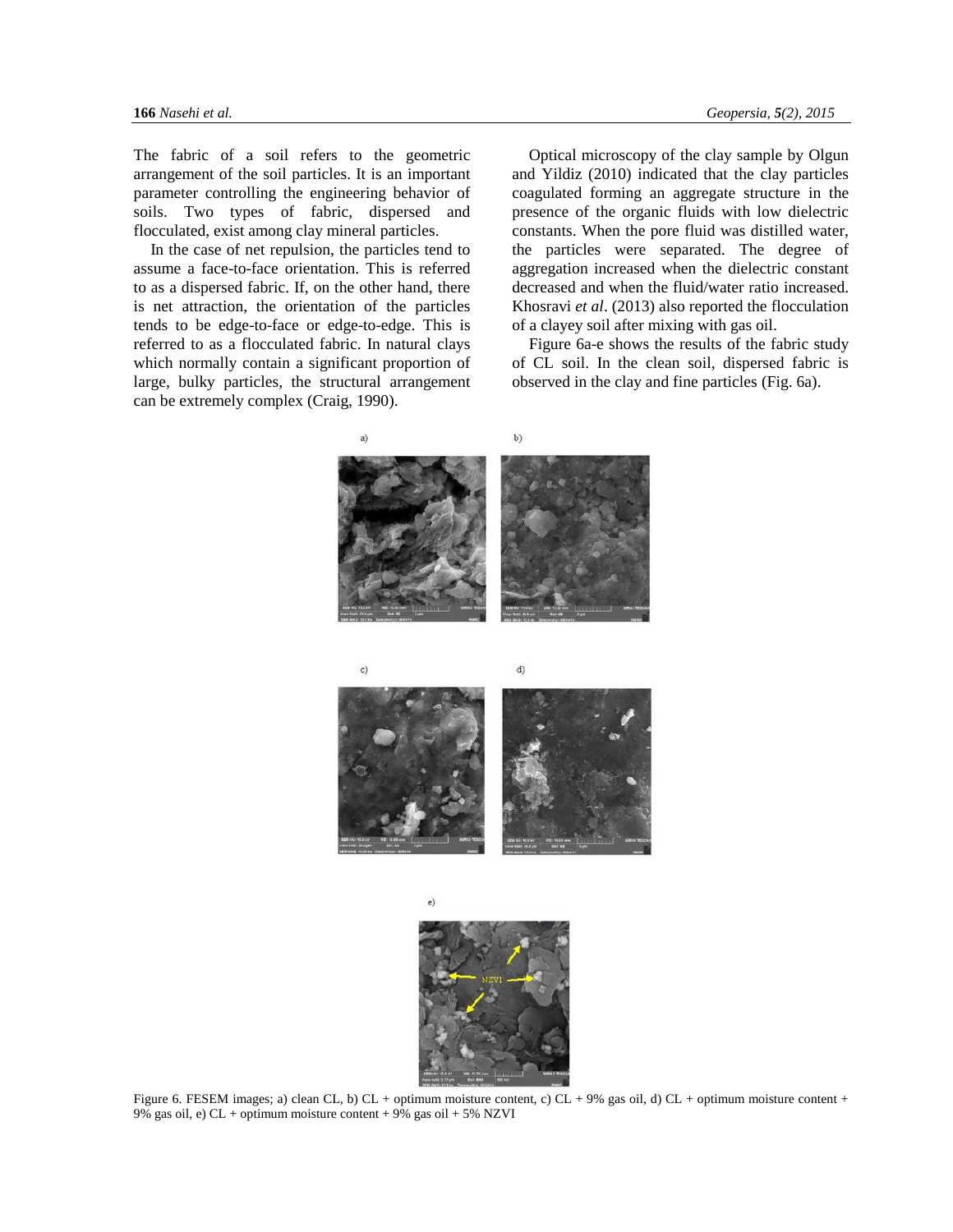A moderately dispersed fabric can be seen when the soil is mixed with optimum water content. In addition, the water surface tension has bonded the fine particles together in separated groups (Fig. 6b). The mixture of soil sample with 9% of gas oil caused a moderately flocculated fabric in the clay and fine particles (Fig. 6c). The combination effect of water and gas oil extended the flocculation in the soil specimens (Fig. 6d). It is observed that gas oil could increase the water capability to form a flocculated structure for the soil. Figure 6e shows a contaminated sample with 9% of gas oil and optimum moisture content mixed with 5% of NZVI. It can be seen that the spherical particles of NZVI sat on the surface and penetrated into the spaces between the sheets of clay particles. They did not have any significant effects on the degree of flocculation, but some of them connected the clay particles together. This is because of the attraction between the positive potential of NZVI (Table 5) and the negative charges on the surface of the clay particles.

# *Effect of NZVI dosage on gas oil removal*

Zero-valent iron (Fe˚) has long been recognized as an excellent electron donor, regardless of its particle size (Eq. 1). This particle also readily reacts with a wide variety of redox-amenable contaminants (Zhang and Elliott, 2006). Many hydrocarbon compounds reduce due to the reaction with these particles. The role of these electron donors in the reduction of hydrocarbons has been extensively documented. For example, Matheson and Tratnyek (1994) proposed three possible mechanisms: (1) direct reduction at the metal surface,  $(2)$  reduction by ferrous iron, and  $(3)$ reduction by hydrogen with catalysis.

Apart from the surface area and particle size that were constant in this research, the NZVI dosage was also an important factor for gas oil removal. Increasing the dosage of iron particles speeds up the reaction substantially, since gas oil encounters the more surface-active sites of iron particles. Figure 7 shows gas oil removal efficiency as a function of time by various nanoscale iron dosages. As shown in the graph, the maximum removal of gas oil compounds due to the reaction with 1, 3, 5, and 7% of NZVI for CL samples was about 30, 46, 52, and 54% respectively. After 24 days, the reaction was almost stopped (Table 7). The reaction may have stopped because of two reasons: (1) NZVI is quickly oxidized to form Fe () and Fe () products (Joo *et al.*, 2005; Lee *et al.*, 2007). On the other hand, iron hydroxide formed on the NZVI surface because of its contact with water (Shimizu *et al*., 2012). These may decrease the electron transfer and the decomposition rate of the contaminant. (2) Reduction of hydrocarbon compounds promotes in the presence of H<sup>+</sup>; therefore, the consumption of the proton and lack of it in the soil can have stopped the reaction. Figure 7 also shows the optimum percentage of NZVI and time to reach the maximum removal of gas oil, which are 5% and 24 days, respectively.

## *Effect of NZVI on the pH of the soil*

Table 7 and Figure 8 show the pH variation of the soil samples. The pH of clean soil was 6.69. After mixing samples with 9% of gas oil and optimum water content, a very low increment of pH has been seen in the soil. The pH of clean and contaminated specimens mixed with optimum moisture content and 5% of nanoscale zero-valent iron (CL0+NZVI and CL9+NZVI) increased with time; however, after 17 to 24 days, it has been almost fixed.

NZVI can form redox couples with many environmentally significant and redox-amenable electron acceptors, including hydrogen ions, dissolved oxygen (DO), nitrate, and sulfate (Matheson and Tratnyek, 1994). For example, under aerobic conditions, NZVI can react with DO as follows:

$$
2\Gamma e^{\alpha} + 4\Pi^{+} + O_{2} \longrightarrow 2\Gamma e^{2+} + 2\Pi_{2}O
$$
 (5)

Implicit in the above stoichiometry is the transfer of four electrons from the iron surface and the associated increase of pH (based on the consumption of protons). The increasing pH favors the formation of one or more iron hydroxide or carbonate-based precipitates, which can have the effect of lessening reactivity at the metal surface (Matheson and Tratnyek, 1994). In anaerobic or low DO environments, NZVI also forms an effective redox couple with water as follows (Zhang and Elliott, 2006):

$$
Feo + 2H2O \longrightarrow 2Fe2+ + H2 + 2OH
$$
 (6)

This reaction also increases the pH of the environment due to the production of OHˉ. As mentioned previously, the reduction of hydrocarbon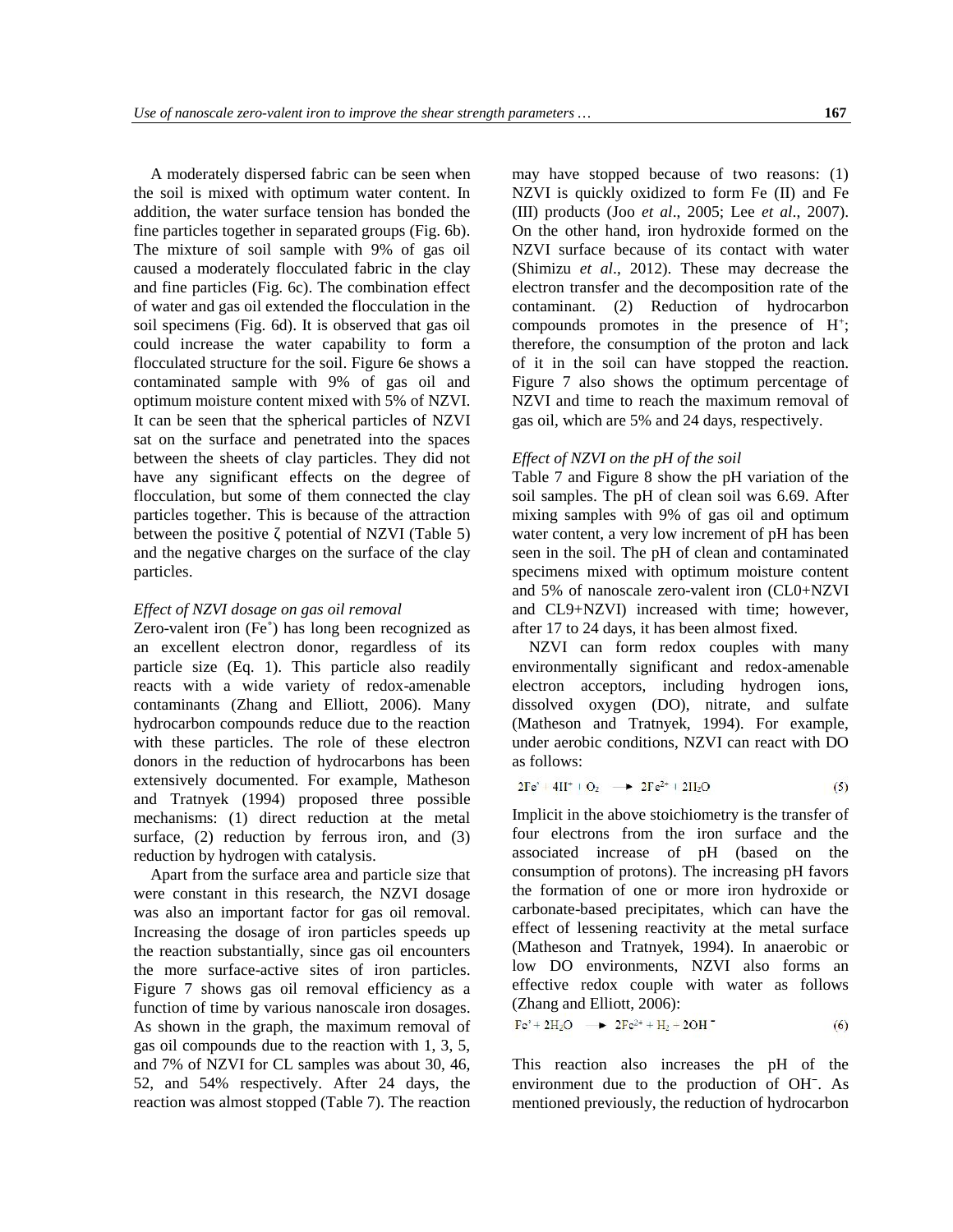compounds associated with proton  $(H^+)$ consumption can increase the pH of the environment.

# *Atterberg limits*

Atterberg limits are extensively used for identification, description, and classification of cohesive soils and as a basis for the preliminary assessment of their mechanical properties. The limits consist of liquid limit (LL), plastic limit (PL) and shrinkage limit (SL). Liquid and plastic limits controlled the consistency of fine-grained soils.

The results indicated that the liquid limit (LL) and the plastic limit (PL) of the untreated soil increased with increasing the contaminant percent (Fig. 9). The increase can be explained by the theory of the diffuse double-layer. Water molecules are polar. As a result, a water molecule has a positive charge at one side and a negative charge at the other.

Table 7. The variations of gas oil removal percent and pH of the samples with time

| <b>Sample Name</b> | <b>Elapsed Time (Days)</b> | Gas oil Removal (%) | pH   |
|--------------------|----------------------------|---------------------|------|
|                    | $\overline{3}$             | 1.01                | 6.73 |
|                    | 10                         | 2.34                | 6.77 |
|                    | 17                         | 3.09                | 6.78 |
| CL9                | 24                         | 4.51                | 6.79 |
|                    | 31                         | 5.29                | 6.77 |
|                    | 38                         | 5.51                | 6.75 |
|                    | $\overline{3}$             | 5.11                |      |
|                    | $10\,$                     | 10.15               |      |
|                    | 17                         | 18.11               |      |
| CL9+1%NZVI         | 24                         | 29.58               |      |
|                    | 31                         | 31.35               |      |
|                    | 38<br>31.29                |                     |      |
|                    | $\overline{3}$             | 6.22                |      |
|                    | $10\,$                     | 13.53               |      |
|                    | 17                         | 26.72               |      |
| CL9+3%NZVI         | 24                         | 44.04               |      |
|                    | 31                         | 45.34               |      |
|                    | 38                         | 45.00               |      |
|                    | $\overline{\mathbf{3}}$    | 12.51               | 7.26 |
|                    | $10\,$                     | 21.36               | 7.43 |
| CL9+5%NZVI         | 17                         | 39.18               | 7.59 |
| $(CL9+NZVI)$       | 24                         | 51.29               | 7.63 |
|                    | 31                         | 52.07               | 7.62 |
|                    | 38                         | 53.12               | 7.64 |
|                    | $\overline{\mathbf{3}}$    | 11.28               |      |
|                    | 10                         | 26.73               |      |
|                    | 17                         | 42.01               |      |
| CL9+7%NZVI         | $24\,$                     | 52.76               |      |
|                    | 31                         | 53.91               |      |
|                    | 38                         | 54.01               |      |
|                    | $\overline{3}$             |                     | 7.24 |
|                    | 10                         |                     | 7.31 |
| $CL0+NZVI$         | 17                         |                     | 7.40 |
| $(CL0+5\%NZVI)$    | 24                         |                     | 7.42 |
|                    | 31                         |                     | 7.45 |
|                    | 38                         |                     | 7.43 |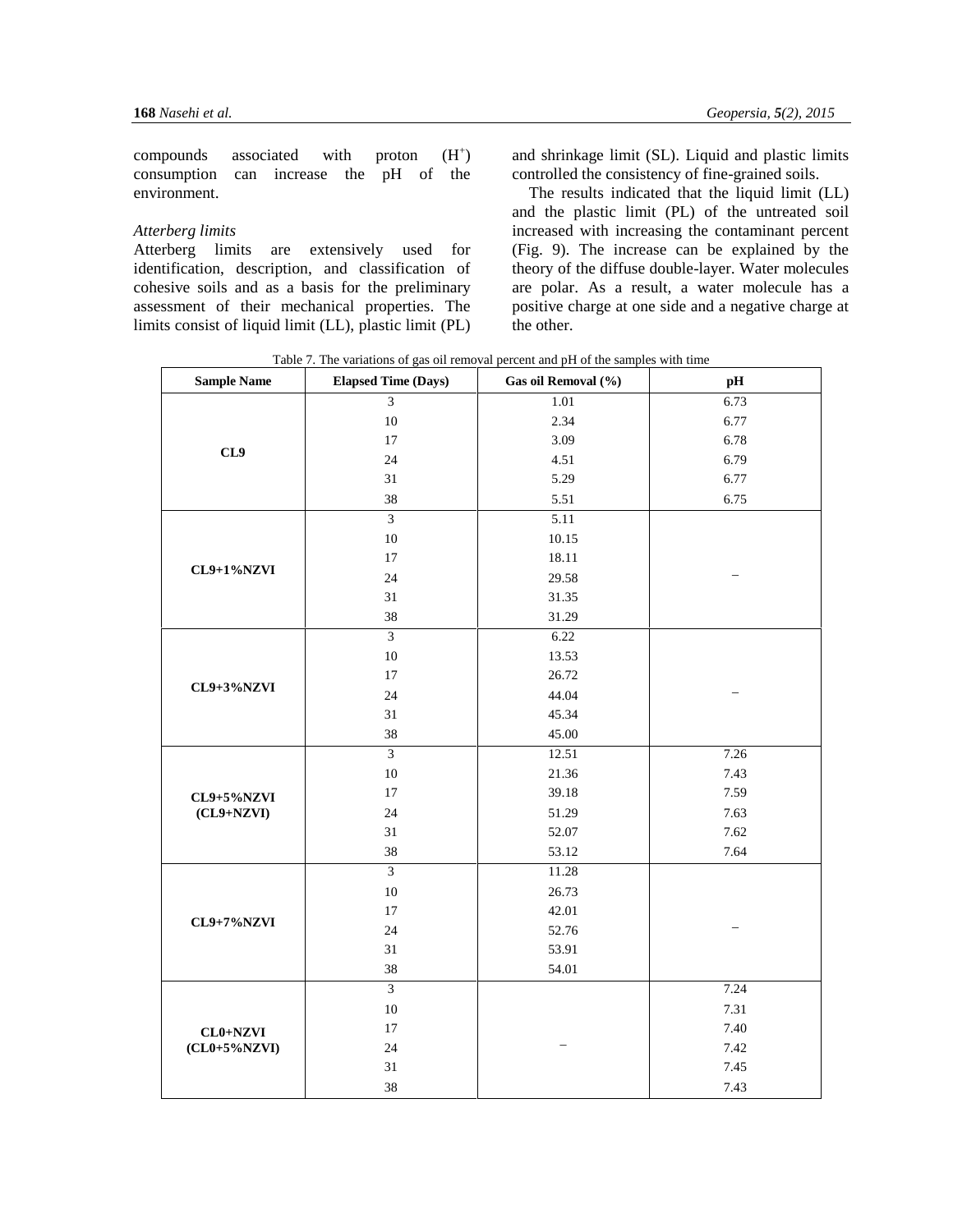It is known as a dipole. Dipole water is attracted both by the negatively charged surface of the clay particles and by the cations in the double layer. The other mechanism by which water is attracted to clay particles is hydrogen bonding, where hydrogen atoms in the water molecules are shared with oxygen atoms on the surface of the clay. All of the water held to clay particles by force of the attraction is known as double-layer water. The innermost layer of the double-layer water that is held very strongly by the clay is known as adsorbed water.

This orientation of water around the clay particles gives fine-grained soils their plastic properties. The water in the pore space that is not absorbed by the clay particles and moves easily in the soils is called free water. The free water determines the liquid behavior of the soil (Das, 1994). Unlike the water molecule, the gas oil molecule is not diploe.



Figure 7. Gas oil removal efficiency vs. time for different percent of NZVI



Figure 8. pH variations of the clean, contaminated and treated soil samples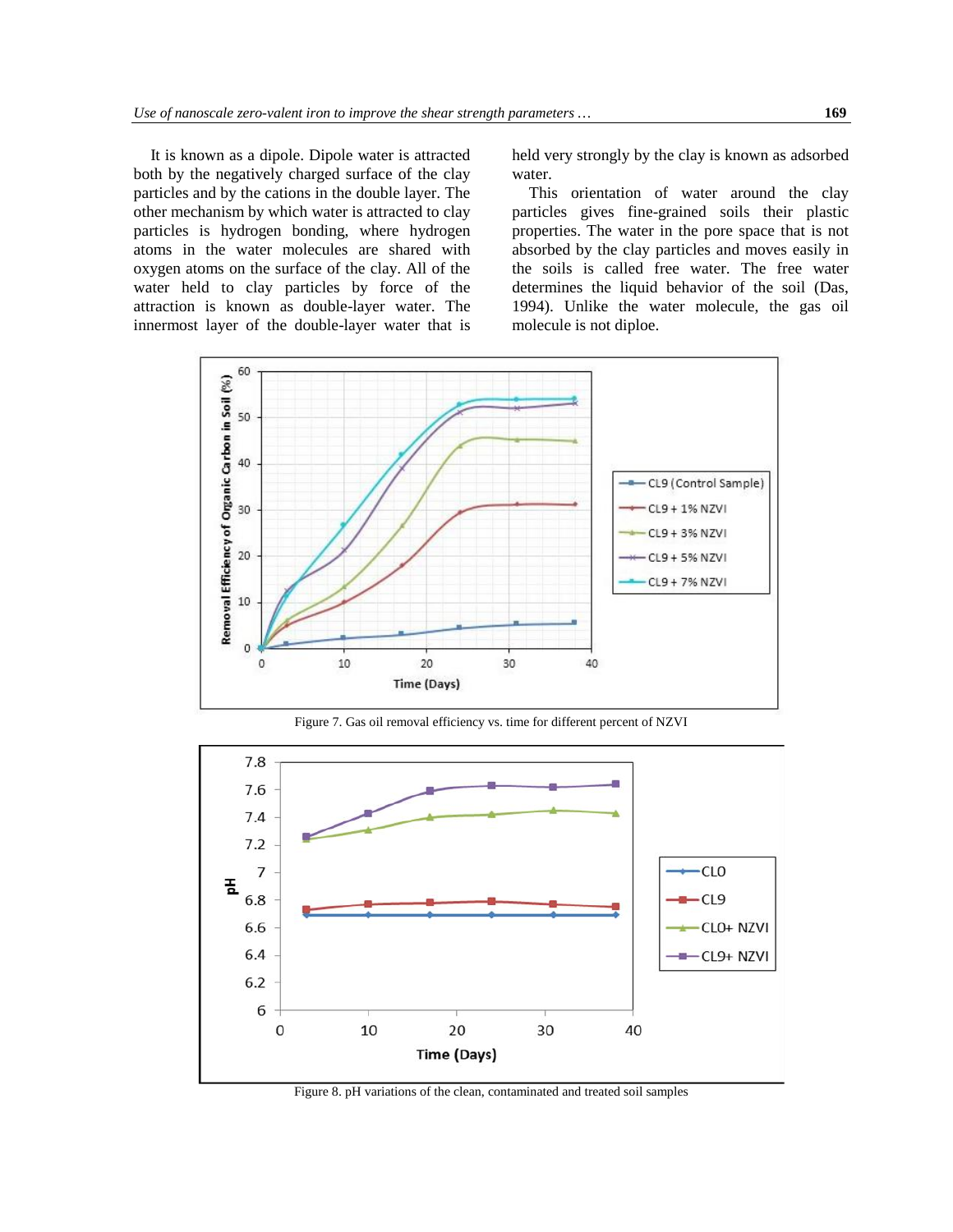Therefore, as the gas oil is mixed with soil, it covers the soil particles and does not allow water molecules to develop the double-layer, so more water is needed for the soil to obtain plastic properties. This might be the reason for the increase in the plastic limit. However, if the oil orients the soil particles, most of the water added to the soil during the test will join the free water, so the liquid limit shows a slight increase with the increasing gas oil content (Kermani & Ebadi, 2012). With the increase of the liquid and plastic limit, the plasticity index (PI) of the soil specimens decrease.

The LL and PL of the treated soil (with 5% of NZVI and after 24 days) decreased in all the contents of gas oil contamination (Table 8 and Fig. 9). The following reasons could explain this behavior: (1) NZVI powder is inherently non plastic; therefore, adding the powder to the soil causes a decrease in the plastic property of the treated soil specimens. (2) Decomposition of more than 50% of gas oil due to the reaction with NZVI decreased the content of the contaminant in the soil, which increased the Atterberg limits before. With the decrease of LL and PL, the plasticity index (PI) of the soil decreased. In general, soil with smaller PI has better workability in engineering practice.

#### *Compaction tests*

The results of compaction test are plotted in Figures 10 and 11. In the first stage, compaction test was carried out on the soil samples with 0, 3, 6, and 9% of gas oil. The curves of the contaminated specimens are generally located to the left side of the uncontaminated soils. They generally show a reduction in maximum dry density with the increase of gas oil content. In all of the contaminated samples, the presence of oil reduces the amount of water needed to reach maximum dry density (Fig. 11). This describes the lubricating effect of gas oil that alters the soil to a state of looser material than uncontaminated soil (Rahman *et al*., 2010).

Table 8. The results of geotechnical tests

| <b>Sample</b><br><b>Name</b> | $LL$ $\left(\frac{9}{6}\right)$ | PL(%) | PI(%) | Wopt<br>$($ %) | dmax<br>$(g/cm^3)$ | $\mathbf C$<br>(KN/m <sup>2</sup> ) | (Degree) |
|------------------------------|---------------------------------|-------|-------|----------------|--------------------|-------------------------------------|----------|
| CL0                          | 47.87                           | 23.45 | 24.42 | 21.2           | 1.61               | 12.13                               | 18.56    |
| CL3                          | 55.34                           | 29.23 | 26.11 | 20.9           | 1.49               | 11.38                               | 13.58    |
| CL6                          | 58.76                           | 33.73 | 25.03 | 20.0           | 1.48               | 14.31                               | 6.02     |
| CL9                          | 57.79                           | 33.31 | 24.48 | 17.9           | 1.47               | 14.68                               | 6.14     |
| $CL0+NZVI$                   | 47.14                           | 21.51 | 25.63 | 21.9           | 1.73               | 58.74                               | 47.48    |
| $CL3+NZVI$                   | 52.18                           | 28.25 | 23.93 | 22.0           | 1.62               | 53.83                               | 37.61    |
| $CL6+NZVI$                   | 54.90                           | 32.38 | 22.52 | 21.3           | 1.59               | 48.80                               | 28.51    |
| CL9+NZVI                     | 55.81                           | 32.64 | 23.17 | 18.75          | 1.55               | 44.06                               | 22.13    |



Figure 9. Variations of LL and PL for contaminated and treated soil samples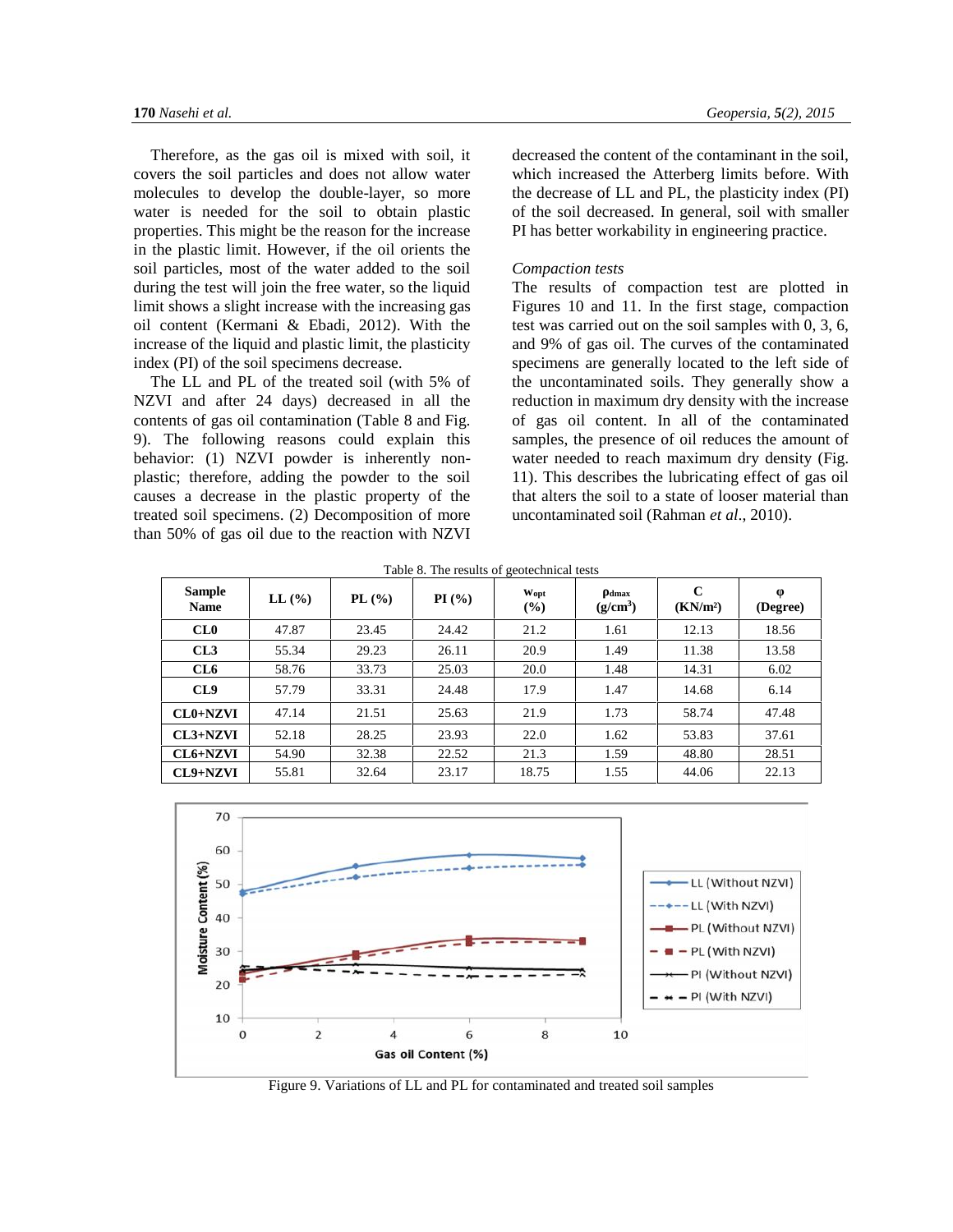However, the results are in agreement with those reported by Khamechiyan *et al*. (2007), but inconsistent with the findings of Al-sanad *et al*. (1995) and Meegoda *et al*. (1998). Their researches show an increase in maximum dry density with increasing oil contamination up to about 4% and then reduction in maximum dry density with increasing oil content.

In the second stage, compaction test was performed to determine the effect of NZVI on

maximum dry density and optimum water content. After mixing of the contaminated soil samples with 5% of NZVI and at the end of the curing time (24 days), the results show that the maximum dry density and optimum water content of all the treated samples increased (Table 8). The following reasons could explain this behavior: (1) The specific gravity of NZVI (Table 5) is higher than the specific gravity of the soil (Table 1).



Figure 10. Compaction curves for the clean, contaminated and treated soil samples



Figure 11. Maximum dry density and optimum moisture content variations of the clean, contaminated and treated soil samples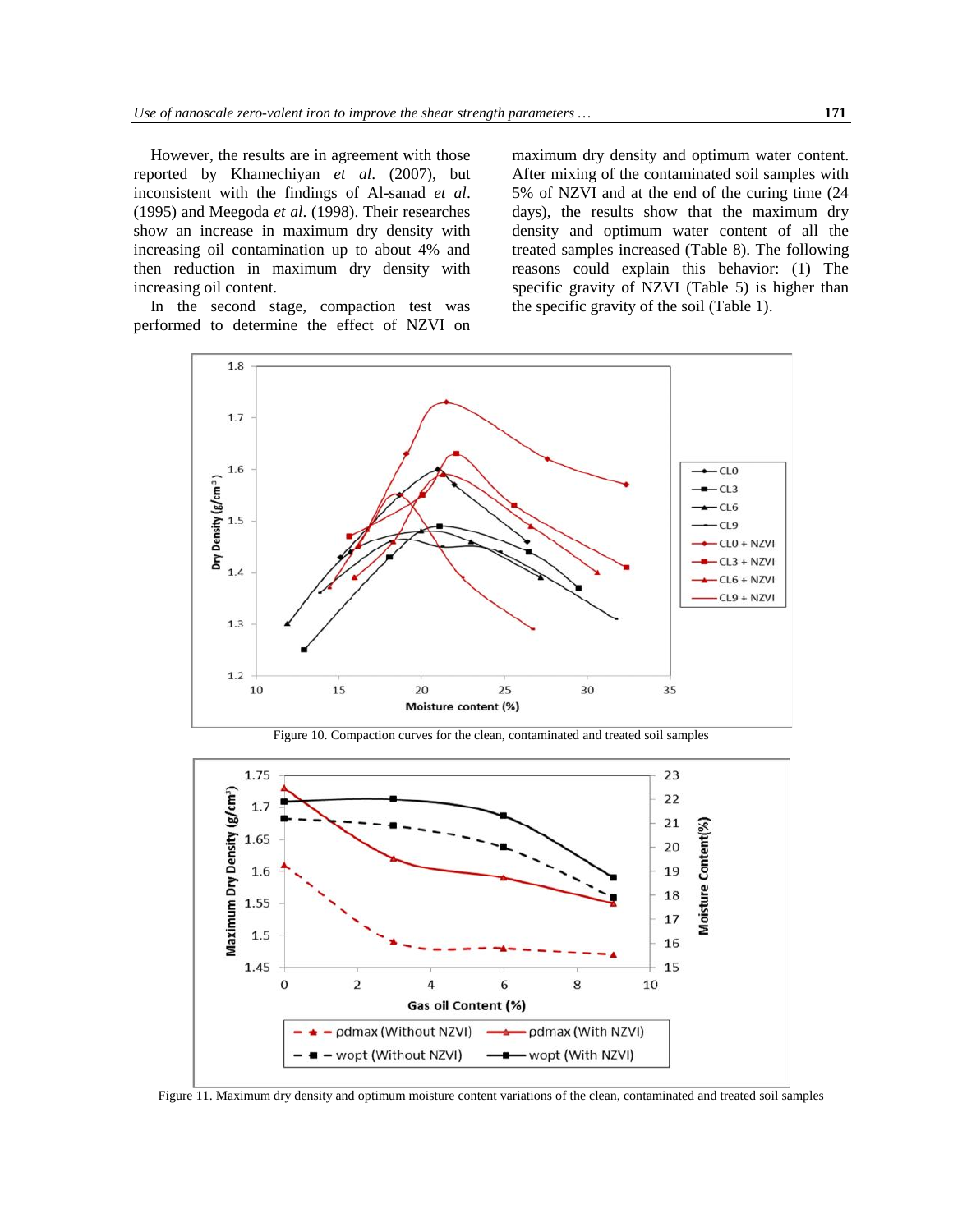(2) The pozzolanic reaction between the clay present in the soil and NZVI was responsible for the increase in optimum moisture content. (3) Transformation of more than 50% of gas oil composition owing to the reaction with NZVI reduced the percentage of contaminant in the soil, which decreased the optimum moisture content before.

# *Direct shear tests*

In the first stage, direct shear tests were carried out on the clean and contaminated samples of the soil, according to ASTM D3080 (1999). The tests were performed in a square shear box (6 cm  $\times$  6 cm) with a rate of shear deformation equal to 0.5 mm/min at normal loads of 24, 44 and 64 KN/m². Figure 12 shows the relationship between the shear stress and the normal stress of the samples. The results generally indicate an increase in cohesion and a decrease in the friction angle of contaminated samples with the increase of contamination content (Figs. 13 and 14). The results are in agreement with those reported by Khosravi *et al*. (2013), but inconsistent with those found by Shah *et al*. (2003) and Kermani and Ebadi (2012). The increase in cohesion is attributed to the low dielectric constant of hydrocarbon fluids such as gas oil. According to Lambe (1958) and Sridharan and Rao (1979), the cohesion of clays increases with reduction in the dielectric constant of the pore fluid. In addition, Zhao (1996) showed that the organic materials and hydrocarbons reduce the repulsive forces between clay particles, resulting in higher cohesion. On the other hand, gas oil viscosity is more than water viscosity (Table 3). Therefore, the ability of gas oil to withstand the shear force is more than water. When shear force is applied to the specimen, in addition to soil particles, gas oil resists shear force and the apparent cohesion of the soil increases. The decrease in the friction angle in the presence of gas oil might be associated with the lubrication effect of gas oil on the surface of the particles.

In the second stage, to realize the effect of NZVI on the shear strength parameters of contaminated soil, the samples mixed with 5% of NZVI were compacted in the mold with static compaction at the determined maximum dry density and optimum moisture content.



Figure 12. Relationship between shear stress-normal stress of the untreated and treated soil samples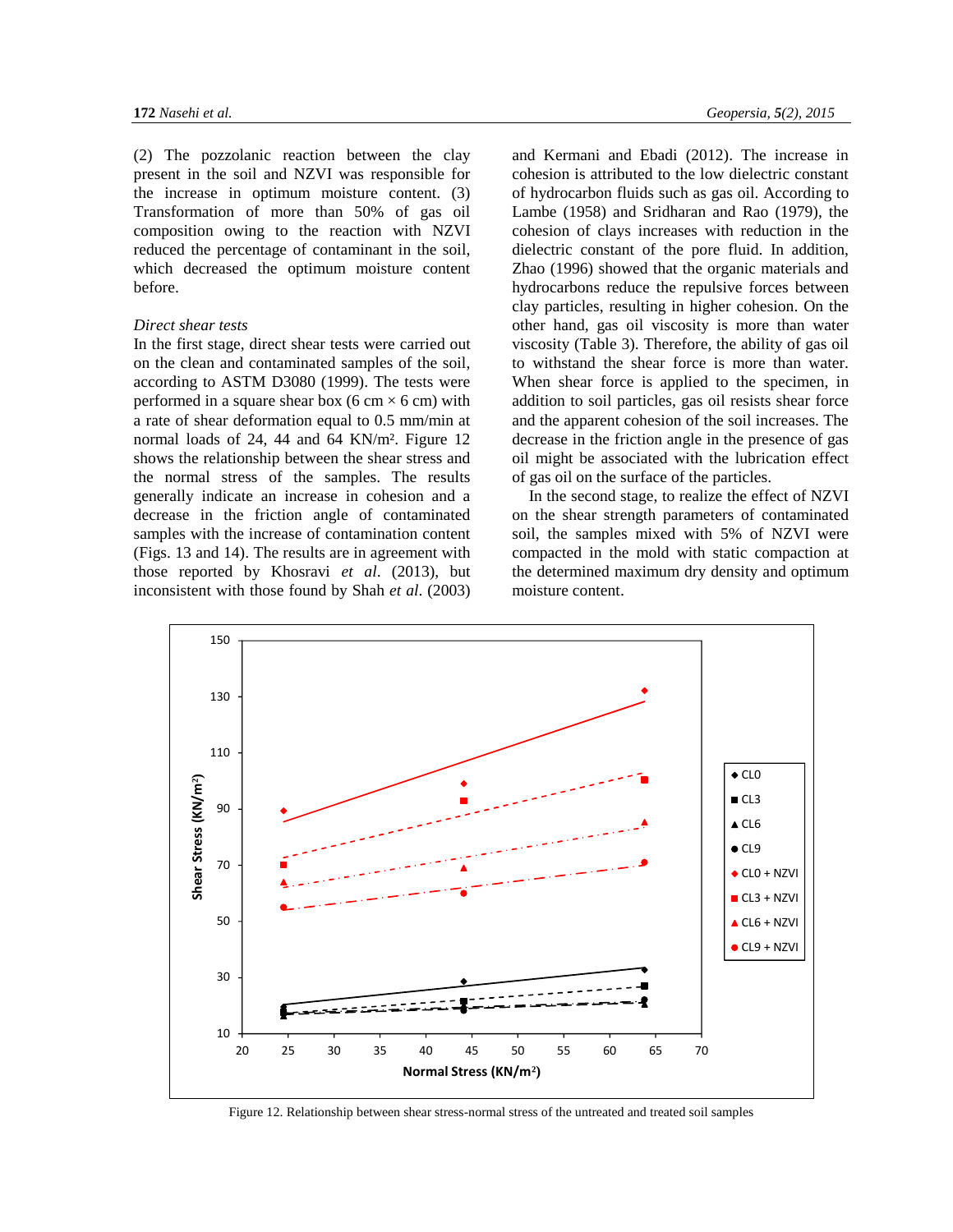Then, they were covered with a plastic cover and direct shear tests were carried out on them after 24 days (Fig. 15). The results showed a great significant increase in cohesion (C) and internal friction angle () of the treated soil (Table 8, Figs. 13 and 14). The following statements could explain this behavior: (1) it has been well established that the pH of the environment strongly influences the potential of the particles. Specifically, as the pH increases, the particles tend to acquire additional negative charge, which translates into more negative potential (Zhang and Elliott, 2006). The NZVI used in this study had a potential equal to +17.4 in neutral pH (Table 5). Figure 8 shows that the pH of clean, contaminated, and treated samples change from 6.7 to 7.6; therefore, it is expected that the potential of NZVI remain positive during the study. On the other hand, the surface of clay mineral particles carry residual negative charges, mainly as a result of the isomorphous substitution of aluminum or silicon atoms by atoms of lower valency, but also due to the disassociation of hydroxyl ions (Craig, 1990; Das, 1994). Therefore, the attraction force between the NZVI and surface of clay particles could be a reason for the increase of cohesion (C) in the clean sample.



Figure 13.Variations of cohesion in the untreated and treated soil samples



Figure 14.Variations of internal friction angle in the untreated and treated soil samples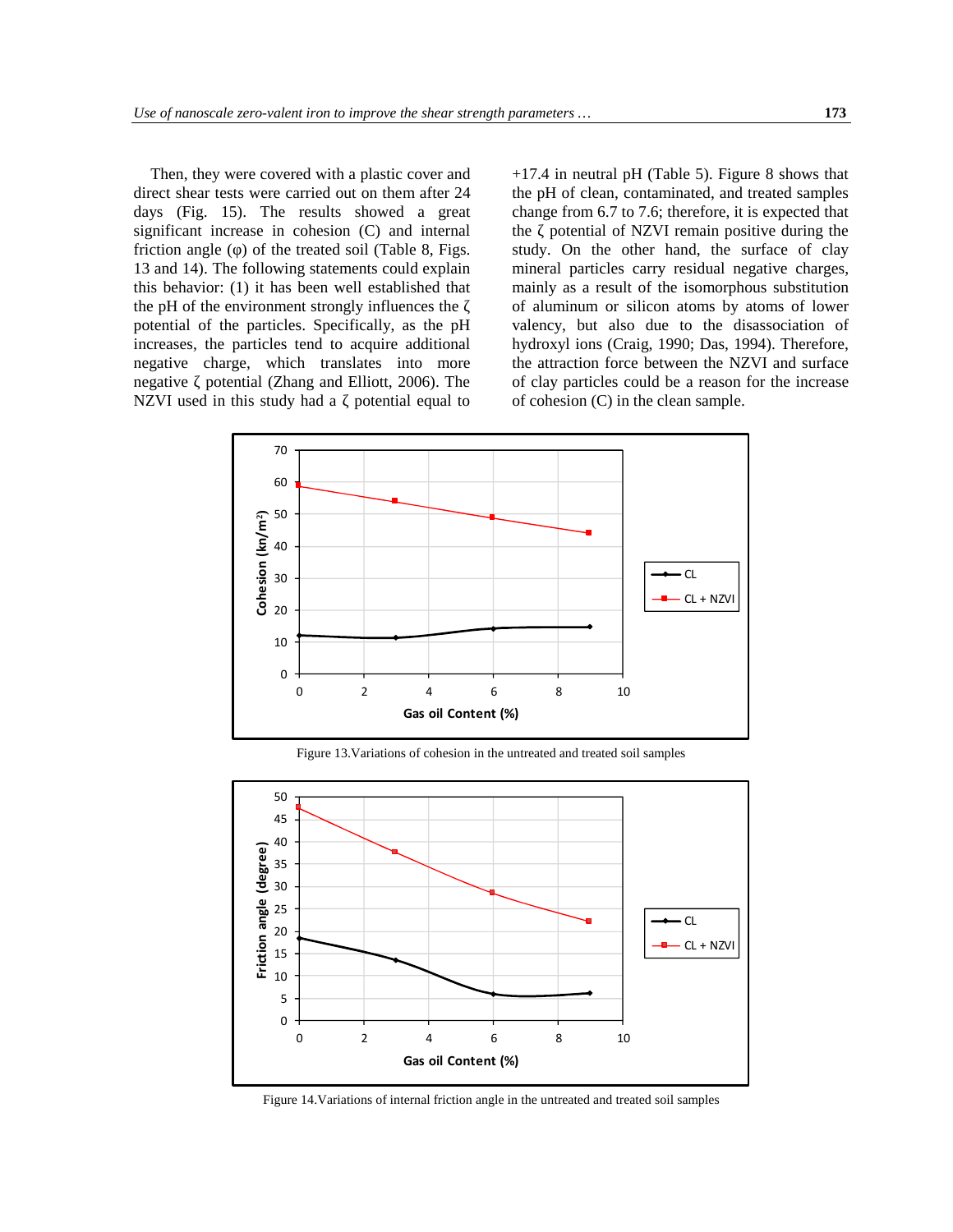

Figure 15. Direct shear test; a) a treated sample by NZVI at the end of the test, b) transformation of Feº to Fe²+ (orange spots) due to the mentioned reactions

This attractive force decreased with increasing of gas oil content because a film of contaminant covered the surface of the clay mineral. (2) The presence of residual gas oil in the soil increases the cohesion due to the reasons that were mentioned before. (3) Decreasing of gas oil contamination due to its reaction with NZVI, as previously mentioned, is another reason for the increase of cohesion (C) and internal friction angle ( ). (4) NZVI powder is inherently a non-plastic and frictional matter; therefore, adding the powder to the soil samples causes an increase in the internal friction angle.

# **Conclusions**

Zero-valent iron (ZVI) has found usage in the remediation of water, soils, and sediments for removing contaminants, especially hydrocarbon compounds. Common environmental hydrocarbon contaminants such as polychlorinated biphenyls (PBCs), trichloroethene (TCE), polycyclic aromatic hydrocarbons (PAHs), etc. can be transformed by ZVI and NZVI. Nevertheless, there is no specific study on the improvement of the geotechnical properties of contaminated soils with hydrocarbon compounds, such as gas oil by NZVI. Therefore, an experimental study was performed to determine the effects of NZVI on the geotechnical characteristics of a clayey soil contaminated by gas oil. The program included Atterberg limits (LL and PL), compaction, and direct shear tests that were carried out on the clean, contaminated and treated soil specimens. The results indicated that LL and PL increased in the soil treated by NZVI, which had decreased due to the gas oil contamination before. NZVI powder is inherently non-plastic, so adding it to the soil specimens causes a decrease in the plasticity of the treated soil. The study ascertained that the maximum dry density and optimum water content of the treated soil increased because of the massive specific gravity of NZVI and the pozzolanic reaction between clay particles and NZVI, respectively. The cohesion and internal friction angle of the treated samples showed a great increase due to the decomposition of gas oil and the attractive force between NZVI and the surface of clay particles.

#### **References**

- Al-Sanad, H.A., Eid, W.K., Ismael, N.F., 1995. Geotechnical properties of oil-contaminated Kuwaiti sand. Journal of Geotechnical Engineering, 121: 407–412.
- ASTM (American Society for Testing and Materials), 1999. Annual book of ASTM standards. Section 4, Construction, Soil and Rock, volume 4.08, ASTM, Philadelphia, PA.
- Bhatt, I., Tripathi, B.N., 2011. Interaction of engineered nanoparticles with various components of the environment and possible strategies for their assessment. Chemosphere, 82: 308-317.
- Brunauer, S., Emmett, P.H., Teller, E., 1938. Adsorption of gases in multimolecular layers. Journal of the American Chemical Society, 60: 309–319.
- Carter, D.L., Heilman, M.D., Gonzalez, C.L., 1965. Ethylene glycol monoethyl ether for determining surface area of silicate minerals. Soil Science, 100: 356-360.
- Chang, M.C., Shu, H.Y., Hsieh, W.P., Wang, M.C., 2005. Using nanoscale zero-valent iron for the remediation of polycyclic aromatic hydrocarbons contaminated soil. Journal of the Air and Waste Management Association, 55: 1200- 1207.
- Craig, R.F., 1990. Soil Mechanics. 4<sup>th</sup> edition, Chapman and Hall, 410pp.